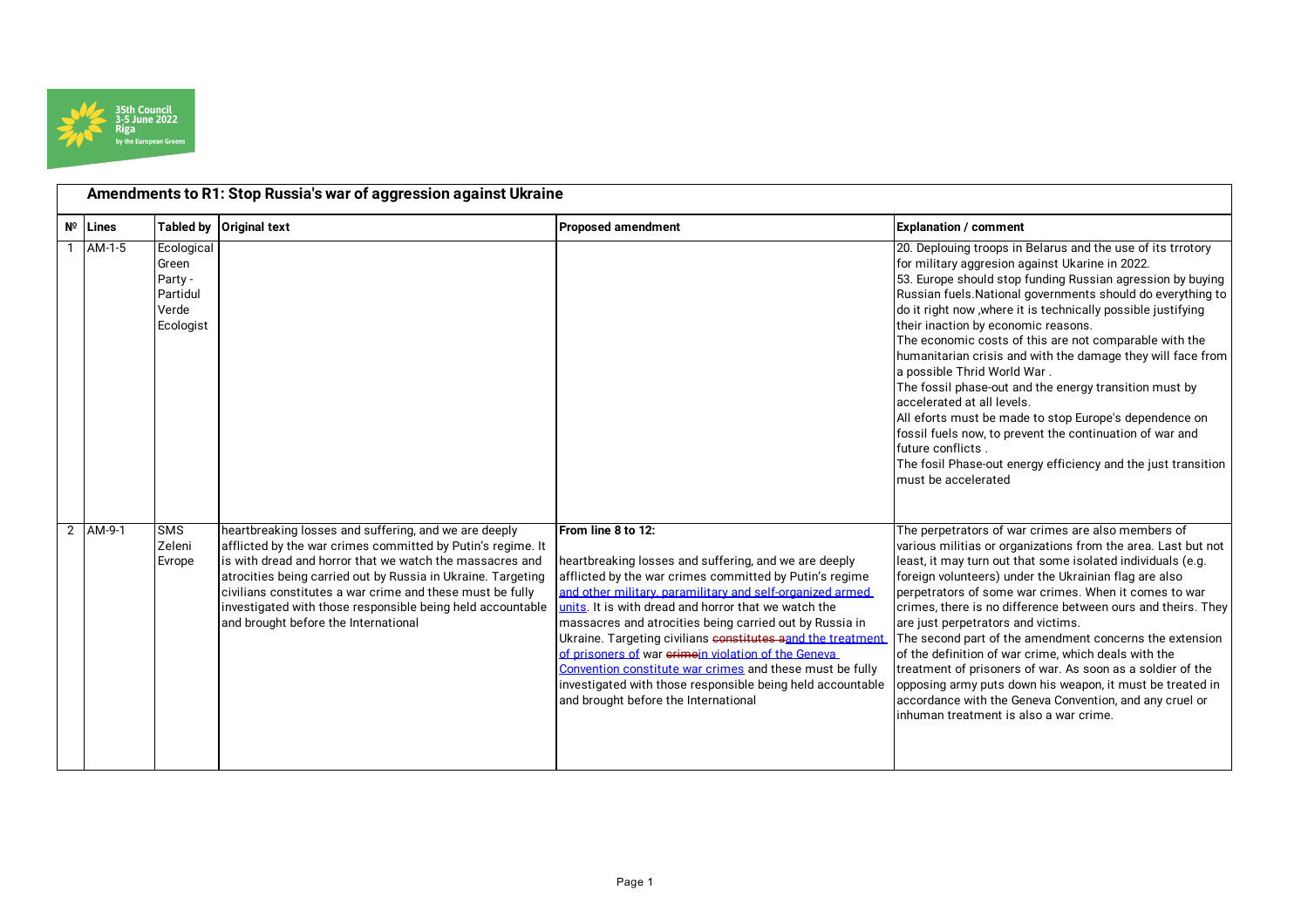|   |                   |                                                            | Amendments to R1: Stop Russia's war of aggression against Ukraine                                                                                                                                                                                                      |                                                                                                                                                                                                                                                                                                                                                                                                                     |                                                                                                                                                                                                                                                                                                                                                                                                                                                                                                               |
|---|-------------------|------------------------------------------------------------|------------------------------------------------------------------------------------------------------------------------------------------------------------------------------------------------------------------------------------------------------------------------|---------------------------------------------------------------------------------------------------------------------------------------------------------------------------------------------------------------------------------------------------------------------------------------------------------------------------------------------------------------------------------------------------------------------|---------------------------------------------------------------------------------------------------------------------------------------------------------------------------------------------------------------------------------------------------------------------------------------------------------------------------------------------------------------------------------------------------------------------------------------------------------------------------------------------------------------|
|   | $N^{\circ}$ Lines |                                                            | Tabled by Original text                                                                                                                                                                                                                                                | <b>Proposed amendment</b>                                                                                                                                                                                                                                                                                                                                                                                           | <b>Explanation / comment</b>                                                                                                                                                                                                                                                                                                                                                                                                                                                                                  |
| 3 | AM-11-1           | Europe<br>Ecologie -<br>Les Verts                          | the massacres and atrocities being carried out by Russia in<br>Ukraine. Targeting civilians constitutes a war crime and<br>these must be fully investigated with those responsible<br>being held accountable and brought before the International<br>Court of Justice. | Insert from line 10 to 13:<br>the massacres and atrocities being carried out by Russia in<br>Ukraine. Targeting civilians constitutes a war crime and<br>these must be fully investigated with all those responsible.<br>across the chain of command, being held accountable and<br>brought before the International Court of Justice.                                                                              | In order to bring genuine justice to victims, it is important to<br>hold accountable not only the direct perpetrators of war<br>crimes, but also the senior officers that ordered, condoned<br>or failed to prevent these crimes. Indeed, research shows<br>that the behaviour of military commanders and the<br>discipline they impose on soldiers play a critical role in<br>ensuring compliance with the rules of war. Atrocities are<br>particularly common when they are part of a deliberate<br>policy. |
| 4 | AM-11-2           | Oikologoi<br>Prasinoi /<br>Ecologist<br>Greens             | the massacres and atrocities being carried out by Russia in<br>Ukraine. Targeting civilians constitutes a war crime and<br>these must be fully investigated with those responsible<br>being held accountable and brought before the International<br>Court of Justice. | From line 10 to 13:<br>the massacres and atrocities being carried out by Russia in<br>Ukraine. Targeting civilians constitutes a war crime. Any<br>and these mustall incidents of this kind should be fully<br>investigated withand those responsible being-held<br>accountable and brought beforeby competent courts.<br>including the International Court of JusticeCriminal Court.                               |                                                                                                                                                                                                                                                                                                                                                                                                                                                                                                               |
| 5 | AM-12-1           | GroenLink<br><sub>S</sub><br>supported<br>by SMS<br>Zeleni | civilians constitutes a war crime and these must be fully<br>investigated with those responsible being held accountable<br>and brought before the International Court of Justice.                                                                                      | From line 11 to 13:<br>civilians constitutes a war crime and these must be fully<br>investigated with those responsible being held accountable<br>and brought before the International Criminal Court of<br>Justice.(ICC)                                                                                                                                                                                           | ICC has jursidiction over war crimes                                                                                                                                                                                                                                                                                                                                                                                                                                                                          |
| 6 | AM-13-1           | Europe<br>Ecologie -<br>Les Verts                          | those responsible being held accountable and brought<br>before the International Court of Justice.                                                                                                                                                                     | Insert from line 12 to 13:<br>those responsible being held accountable and brought<br>before the International Court of Justice. Special attention<br>should be given to cases of rape and other forms of sexual<br>violence, which can constitute a war crime, a crime against<br>humanity, or a constitutive act with respect to genocide, as<br>noted in the United Nations Security Council Resolution<br>1820. | As many cases of rape and other forms of sexual violence<br>against women, children and men are being reported in<br>Ukraine, it is crucial to address them adequately. The<br>Resolution 1820 can be accessed here:<br>https://en.wikisource.org/wiki/United Nations Security Co<br>uncil Resolution 1820                                                                                                                                                                                                    |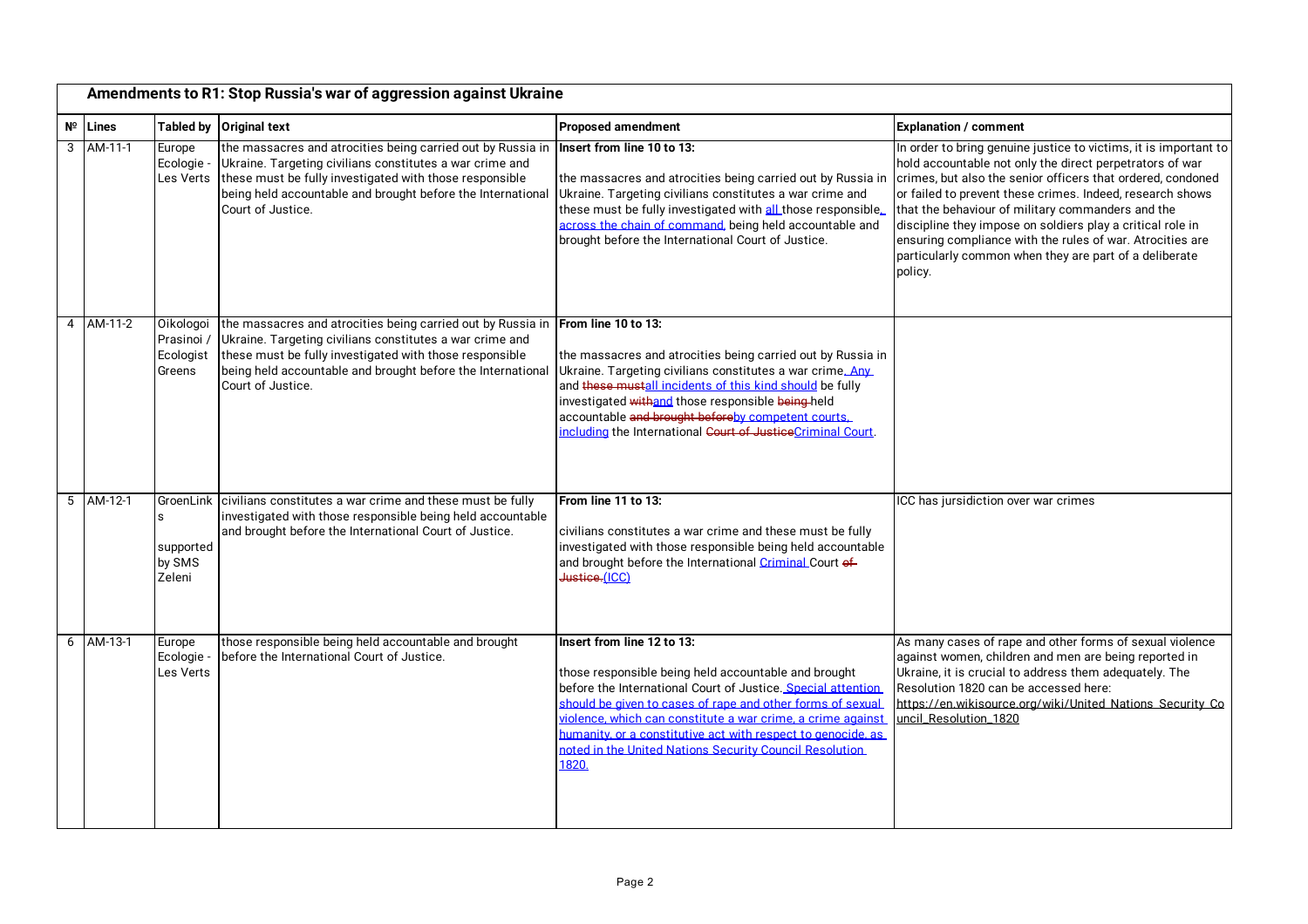|   | Amendments to R1: Stop Russia's war of aggression against Ukraine |                                                   |                                                                                                                                                                                                                                                                                                                            |                                                                                                                                                                                                                                                                                                                                                                                                                                                           |                                                                                                                                                                                                                                  |  |
|---|-------------------------------------------------------------------|---------------------------------------------------|----------------------------------------------------------------------------------------------------------------------------------------------------------------------------------------------------------------------------------------------------------------------------------------------------------------------------|-----------------------------------------------------------------------------------------------------------------------------------------------------------------------------------------------------------------------------------------------------------------------------------------------------------------------------------------------------------------------------------------------------------------------------------------------------------|----------------------------------------------------------------------------------------------------------------------------------------------------------------------------------------------------------------------------------|--|
|   | $N^{\circ}$ Lines                                                 | <b>Tabled by</b>                                  | <b>Original text</b>                                                                                                                                                                                                                                                                                                       | <b>Proposed amendment</b>                                                                                                                                                                                                                                                                                                                                                                                                                                 | <b>Explanation / comment</b>                                                                                                                                                                                                     |  |
| 7 | AM-14-1                                                           | Cyprus<br>Greens ·<br>Citizens<br>Cooperati<br>on | Russia throughout the last decades has continued its<br>systematic efforts of establishing political and economic<br>influence over Eastern Partnership countries                                                                                                                                                          | From line 14 to 15:<br>Russia Putin's regime throughout the last decades has<br>continued its systematic efforts of establishing political<br>and economic influence over Eastern Partnership countries                                                                                                                                                                                                                                                   |                                                                                                                                                                                                                                  |  |
| 8 | AM-18-1                                                           | 's<br>partia /<br>Georgian<br>Greens<br>Party     | Sakartvelo countries' path towards democracy, and attempting to<br>politically destabilize the region. This includes the 30-year<br>mtsvaneta military presence in Transnistria, the military conflict with<br>Georgia in 2008 as well as the military aggression against<br>Ukraine in the past and annexation of Crimea. | From line 17 to 20:<br>countries' path towards democracy, and attempting to<br>politically destabilize the region. This includes the 30-year<br>military presence in Transnistria, the Provoking and military<br>conflict withsupporting of Abkhazian and Ossetian<br>separatism in 1991-1993 in Georgia, the Military aggression<br>against Georgia in 2008, as well as the military aggression<br>against Ukraine in the past and annexation of Crimea. | Until 2008, in 1991-1993, Russia provoked separatism in<br>Abkhazia and Ossetia, and carried out genocide and ethnic<br>cleansing of the Georgian population. In 2008, Russia<br>launched a military aggression against Georgia. |  |
| 9 | AM-18-2                                                           | Partidul<br>Verde<br>Ecologist,<br>Moldova        | countries' path towards democracy, and attempting to<br>politically destabilize the region. This includes the 30-year<br>military presence in Transnistria, the military conflict with<br>Georgia in 2008 as well as the military aggression                                                                               | Insert from line 17 to 19:<br>countries' path towards democracy, and attempting to<br>politically destabilize the region. This includes the 30-year<br>military presence in Transnistria a territory of a sovereign<br>state - the Republic of Moldova, the military conflict with<br>Georgia in 2008 as well as the military aggression                                                                                                                  |                                                                                                                                                                                                                                  |  |
|   | 10 AM-20-1                                                        | Partidul<br>Verde<br>Ecologist,<br>Moldova        | military conflict with Georgia in 2008 as well as the military<br>aggression against Ukraine in the past and annexation of<br>Crimea.                                                                                                                                                                                      | Insert from line 19 to 20:<br>military conflict with Georgia in 2008 as well as the military<br>aggression against Ukraine in the past and annexation of<br>Crimea. The absence of a firm position of the international<br>community encouraged Russia's foreign policy strategy and<br>the aggression against Ukraine.                                                                                                                                   |                                                                                                                                                                                                                                  |  |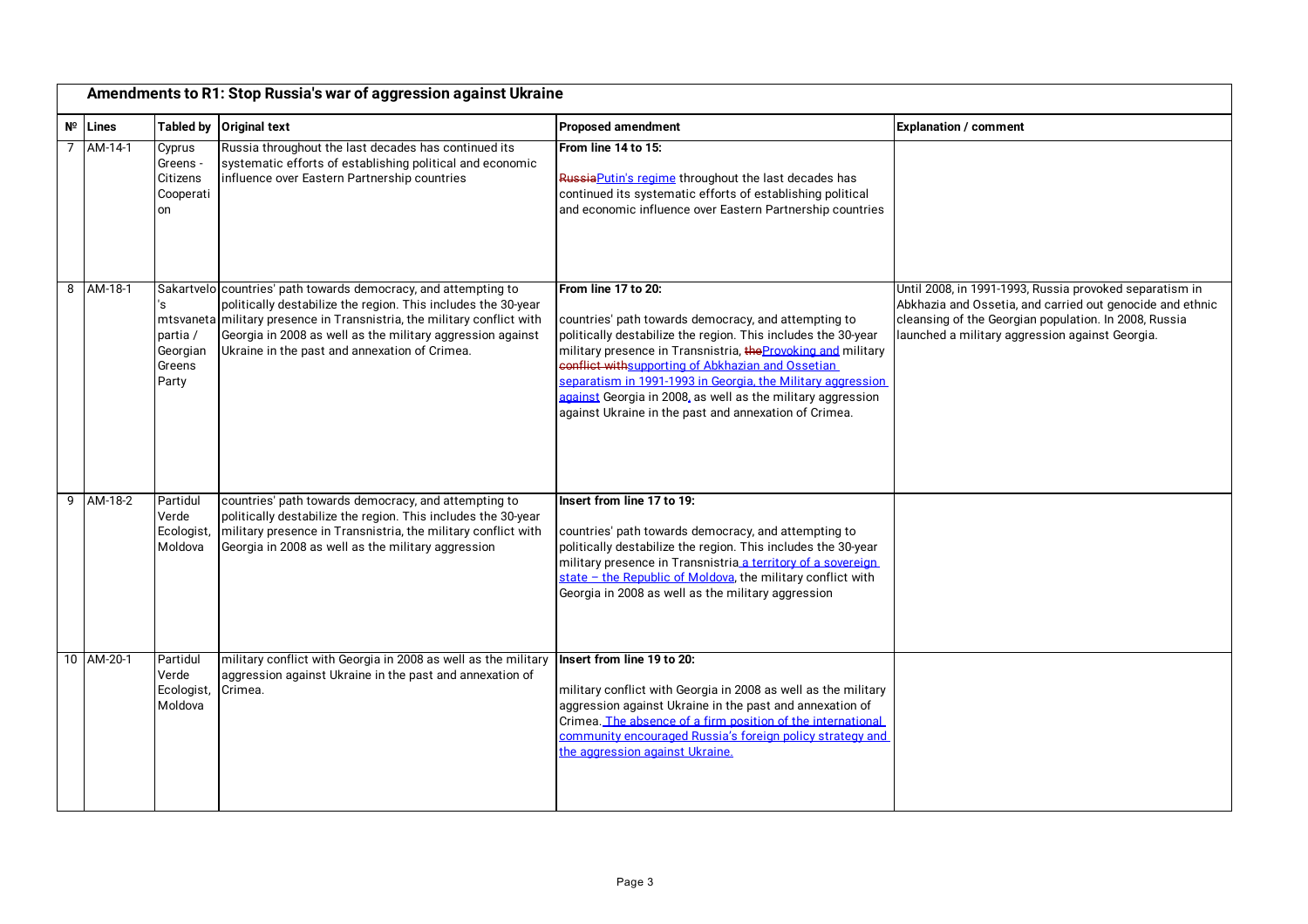|    | Amendments to R1: Stop Russia's war of aggression against Ukraine |                                                   |                                                                                                                                                                                                                                                                                                                 |                                                                                                                                                                                                                                                                                                                                                                                                                                                                       |                                                                                                                                                                  |
|----|-------------------------------------------------------------------|---------------------------------------------------|-----------------------------------------------------------------------------------------------------------------------------------------------------------------------------------------------------------------------------------------------------------------------------------------------------------------|-----------------------------------------------------------------------------------------------------------------------------------------------------------------------------------------------------------------------------------------------------------------------------------------------------------------------------------------------------------------------------------------------------------------------------------------------------------------------|------------------------------------------------------------------------------------------------------------------------------------------------------------------|
|    | $N^{\circ}$ Lines                                                 |                                                   | Tabled by Original text                                                                                                                                                                                                                                                                                         | <b>Proposed amendment</b>                                                                                                                                                                                                                                                                                                                                                                                                                                             | <b>Explanation / comment</b>                                                                                                                                     |
| 11 | AM-24-1                                                           | Die<br>Grünen                                     | on which the European Union was built. Putin's war of<br>aggression attempts to destabilize Europe as well as the<br>current geopolitical balance, threatening the foundations of<br>our international order, built on the values of human rights,                                                              | From line 23 to 25:<br>on which the European Union was built. Putin's war of<br>aggression attempts to destabilize Europe as well as the<br>current geopolitical balance order, threatening the<br>foundations of our international order, built on the values of<br>human rights,                                                                                                                                                                                    |                                                                                                                                                                  |
|    | 12 AM-27-1                                                        | Cyprus<br>Greens ·<br>Citizens<br>Cooperati<br>on | democracy and peace. This poses one of the biggest<br>threats to peace and security for all of us. The past weeks<br>have shown that the UN as well as the OSCE have been<br>for reform.                                                                                                                        | Insert from line 26 to 28:<br>democracy and peace. This poses one of the biggest<br>restricted in their reactions, showing yet again the dire need threats to peace and security for all of us, including Russian<br>people. The past weeks have shown that the UN as well as<br>the OSCE have been restricted in their reactions, showing<br>yet again the dire need for reform.                                                                                     |                                                                                                                                                                  |
|    | 13 AM-31-1                                                        | Vihreät -<br>De Gröna                             | against all those who strive for democracy and freedom.<br>The targeted disinformation campaign led by the Kremlin is<br>part of horrible war tactics of the Russian regime. Putin's<br>war will continue to test the resolve, unity and                                                                        | From line 30 to 32:<br>against all those who strive for democracy and freedom.<br>The targeted disinformation campaign led by the Kremlin is<br>part of horriblethe war tactics of the Russian regime.<br>Putin's war will continue to test the resolve, unity and                                                                                                                                                                                                    | Many things in the war are horrible. Disinformation is far<br>from the worst, and it could be seen as belittling of much<br>worse crimes to describe it as such. |
|    | 14 AM-32-1                                                        | Partidul<br>Verde<br>Ecologist,<br>Moldova        | disinformation campaign led by the Kremlin is part of<br>horrible war tactics of the Russian regime. Putin's war will<br>continue to test the resolve, unity and solidarity of the<br>European Union. As Europeans we stand together. United we norrible war tactics of the Russian regime. The 30-year<br>will | Insert from line 31 to 33:<br>disinformation campaign led by the Kremlin is part of<br>military presence in Transnistria, the war with<br>Georgia in 2008 and the beginning of the "hybrid" war with<br>Ukraine in 2014, deploying troops in Belarus and and the use<br>of its territory for military aggression against Ukraine in<br>2022 aren't separate tragic episodes of bilateral relations.<br>but a reflection of a general national foreign policy strategy | place of the amendment to be confirmed ("31 - 32")                                                                                                               |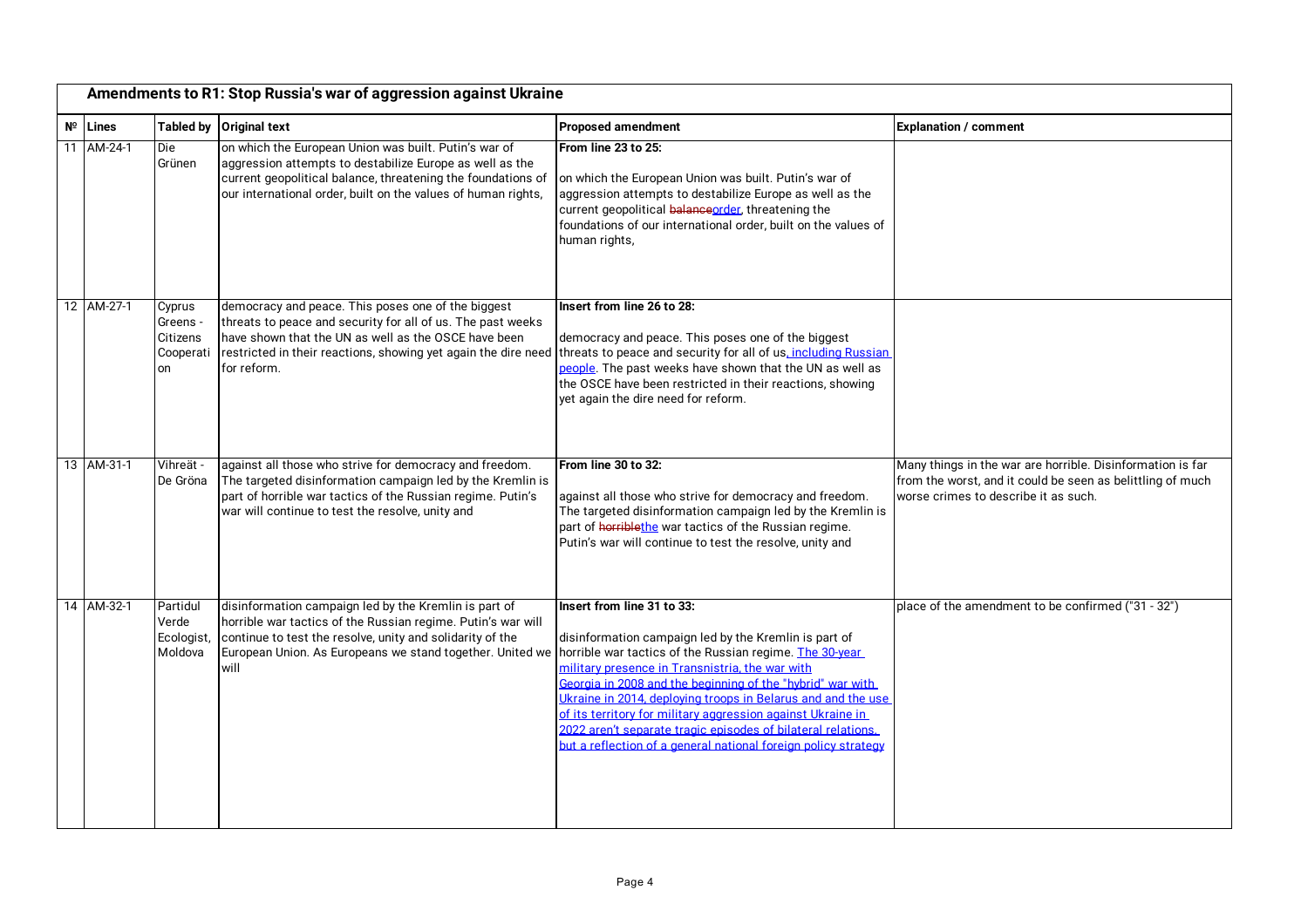| Amendments to R1: Stop Russia's war of aggression against Ukraine |                                                   |                                                                                                                                                                                                                                                                                                                                                                                                                                                                                                                                                                         |                                                                                                                                                                                                                                                                                                                                                                                                                                                                                                                                                                                                                                                                                                                                                                                                    |                                                   |
|-------------------------------------------------------------------|---------------------------------------------------|-------------------------------------------------------------------------------------------------------------------------------------------------------------------------------------------------------------------------------------------------------------------------------------------------------------------------------------------------------------------------------------------------------------------------------------------------------------------------------------------------------------------------------------------------------------------------|----------------------------------------------------------------------------------------------------------------------------------------------------------------------------------------------------------------------------------------------------------------------------------------------------------------------------------------------------------------------------------------------------------------------------------------------------------------------------------------------------------------------------------------------------------------------------------------------------------------------------------------------------------------------------------------------------------------------------------------------------------------------------------------------------|---------------------------------------------------|
| $N^{\circ}$ Lines                                                 |                                                   | Tabled by Original text                                                                                                                                                                                                                                                                                                                                                                                                                                                                                                                                                 | <b>Proposed amendment</b>                                                                                                                                                                                                                                                                                                                                                                                                                                                                                                                                                                                                                                                                                                                                                                          | <b>Explanation / comment</b>                      |
| 15 AM-38-1                                                        | Groen                                             | a feminist foreign policy is, based on international law and<br>human rights. Militarisation cannot be the sole response to<br>the threat of our security. As European Green Family we<br>stand for broad strategic approach, including military                                                                                                                                                                                                                                                                                                                        | Delete from line 37 to 39:<br>a feminist foreign policy is, based on international law and<br>human rights. Militarisation cannot be the sole-response to<br>the threat of our security. As European Green Family we<br>stand for broad strategic approach, including military                                                                                                                                                                                                                                                                                                                                                                                                                                                                                                                     | Militarisation can never be a solution in itself. |
| 16 AM-39-1                                                        | Partido<br>Ecologista                             | Militarisation cannot be the sole response to the threat of<br>our security. As European Green Family we stand for broad<br>Os Verdes strategic approach, including military and civilian, preventive Militarisation cannot be the sole response to the threat of<br>and reactive, short term and long-term instruments working<br>towards human security. A Green Common Foreign and<br>Security Policy aims at defending our values by using<br>foreign policy instruments comprehensively. Our inclusive<br>concept of human security is based on our firm belief in | From line 38 to 43:<br>our security. As European Green Family we stand for broad-<br>strategic approach, including military and civilian, preventive<br>and reactive, short term and long-term instruments working<br>towards human security. A Green Common Foreign and<br>Security Policy aims at defending our values by using-<br>foreign policy instruments comprehensively.PEACE. Our<br>roots of pacifism and non-violence makes us seek for<br>Peace above all.<br>Every nation, every government, every effort must deeply<br>explore the road to Peace.<br>Thus, we should all endeavor for arms' trade reduction and<br>for abolition of nuclear weapons, as well as other weapons<br>of mass destruction.<br>Our inclusive concept of human security is based on our<br>firm belief in |                                                   |
| 17 AM-45-1                                                        | Cyprus<br>Greens -<br>Citizens<br>Cooperati<br>on | multilateralism, international justice, rule of law and the<br>protection of human rights.                                                                                                                                                                                                                                                                                                                                                                                                                                                                              | Insert from line 44 to 45:<br>multilateralism, international justice, rule of law and the<br>protection of human rights. We firmly believe that these<br>values shall be implemented in any case of disputes<br>between countries.<br>We reject the use or the threat of using military power or<br>intervention by any country on another sovereign state and<br>the military occupation of a sovereign state.                                                                                                                                                                                                                                                                                                                                                                                    |                                                   |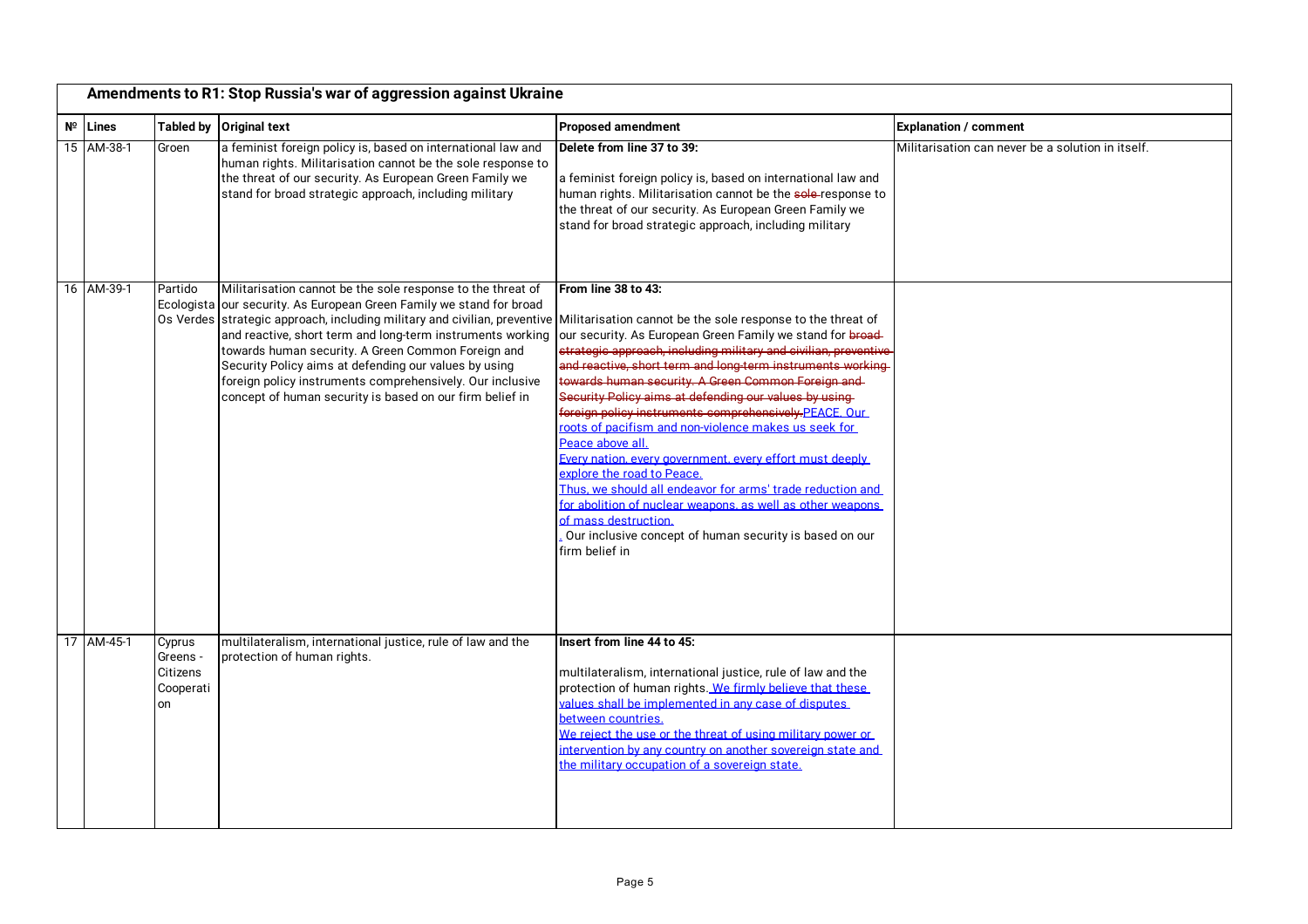|    |                          |                                                       | Amendments to R1: Stop Russia's war of aggression against Ukraine                                                                                                                                                             |                                                                                                                                                                                                                                                                                                                                                                                                                                                                                                                                                                                                                                                                                                                       |                                                                                                                                                                                                                                              |
|----|--------------------------|-------------------------------------------------------|-------------------------------------------------------------------------------------------------------------------------------------------------------------------------------------------------------------------------------|-----------------------------------------------------------------------------------------------------------------------------------------------------------------------------------------------------------------------------------------------------------------------------------------------------------------------------------------------------------------------------------------------------------------------------------------------------------------------------------------------------------------------------------------------------------------------------------------------------------------------------------------------------------------------------------------------------------------------|----------------------------------------------------------------------------------------------------------------------------------------------------------------------------------------------------------------------------------------------|
| Nº | Lines                    |                                                       | Tabled by Original text                                                                                                                                                                                                       | <b>Proposed amendment</b>                                                                                                                                                                                                                                                                                                                                                                                                                                                                                                                                                                                                                                                                                             | <b>Explanation / comment</b>                                                                                                                                                                                                                 |
|    | 18 AM-45-2               | Vihreät -<br>De Gröna                                 | multilateralism, international justice, rule of law and the<br>protection of human rights.                                                                                                                                    | Insert from line 44 to 45:<br>multilateralism, international justice, rule of law and the<br>protection of human rights. With a feminist foreign policy<br>we mean acting as a negotiator for peace and preventing<br>climate change, being a vanguard and an example in the<br>world. Women and children suffer the worst consequences<br>of war and crises, however, women are largely absent from<br>the negotiating tables when peace is brokered.<br>The safeguarding of education, health care and sexual and<br>reproductive rights of girls strengthens the position of<br>women and is thus at the core of a feminist foreign policy.<br>alongside the struggle to slow down and mitigate climate<br>change. | A feminist foreign policy is important, but is too often not<br>defined. In order to advance the discussion we amend with a<br>shortened definition from the manifesto of the Women's<br>organisation of the Finnish Greens, Vihreät Naiset. |
|    | 19 AM-45-3<br>20 AM-52-1 | Partidul<br>Verde<br>Ecologist,<br>Moldova<br>Partido | strengthen energy saving - prioritizing a truly green, socially                                                                                                                                                               | Insert from line 44 to 45:<br>multilateralism, international justice, rule of law and the<br>protection of human rights. In order to insure sustainable<br>peace and development not only in Ukraine, but in the entire<br>region, the future of the territories seized from Moldova and<br>Georgia should become subject of the future peace<br>negotiations, along with the issues of Crimea and Donbas.<br>Insert from line 51 to 54:                                                                                                                                                                                                                                                                              |                                                                                                                                                                                                                                              |
|    |                          |                                                       | Ecologista just transition for all, in Europe and globally. This includes<br>Os Verdes renewables are our only long-term safe, clean and<br>sustainable source of energy: They are our path towards a<br>more peaceful world. | strengthen energy saving - prioritizing a truly green, socially<br>just transition for all, in Europe and globally. This includes<br>the notion that renewables are our only long-term safe,<br>clean and sustainable source of energy: They are our path<br>towards a more sustainable, just and peaceful world.                                                                                                                                                                                                                                                                                                                                                                                                     |                                                                                                                                                                                                                                              |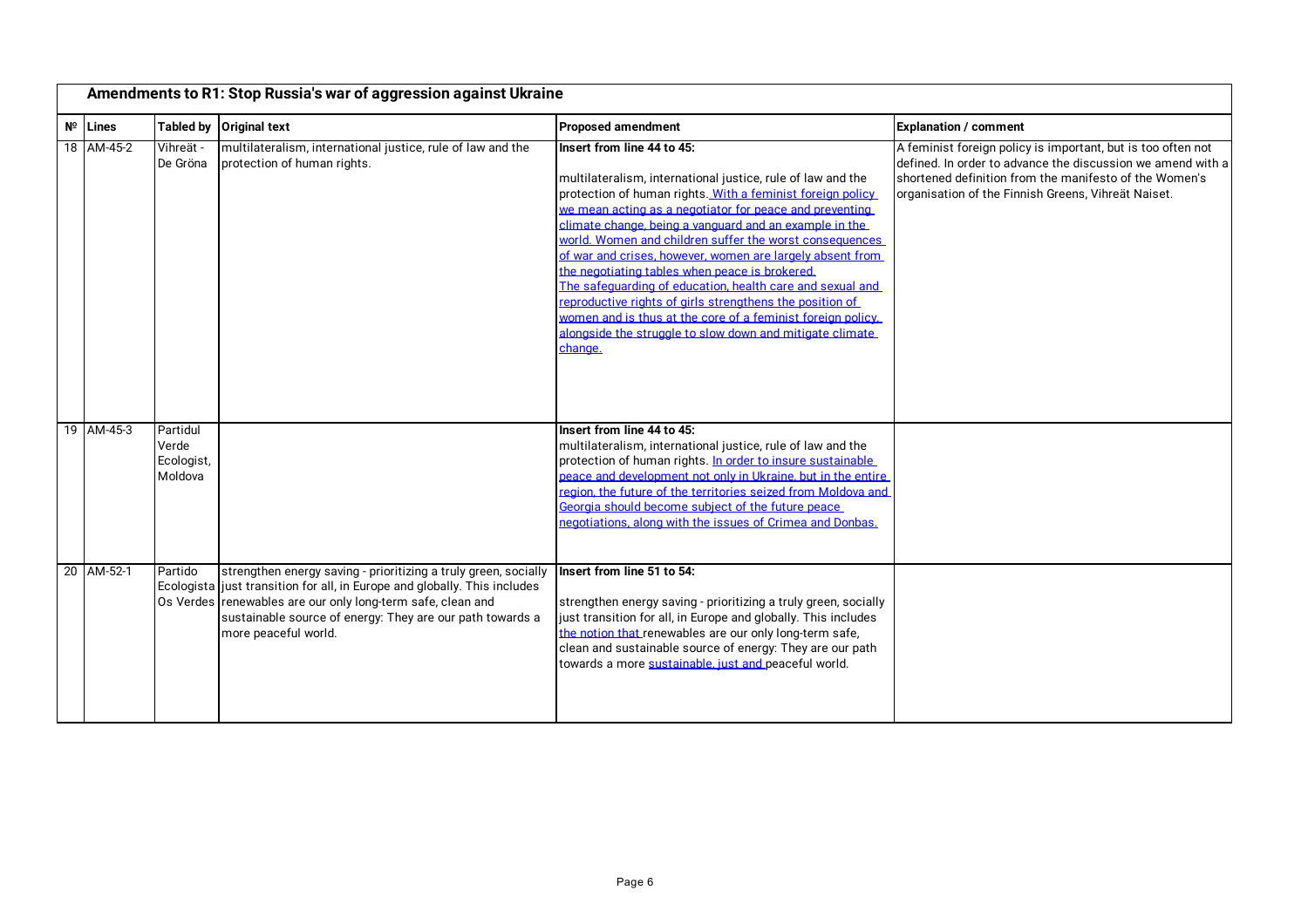|    | Amendments to R1: Stop Russia's war of aggression against Ukraine |                                    |                                                                                                                                                                  |                                                                                                                                                                                                                                                                                                                                                                                                                                                                                                                                                                                                                                                                                                                                                                                                                                              |                                                                                                                                                                                                                                                                                                 |
|----|-------------------------------------------------------------------|------------------------------------|------------------------------------------------------------------------------------------------------------------------------------------------------------------|----------------------------------------------------------------------------------------------------------------------------------------------------------------------------------------------------------------------------------------------------------------------------------------------------------------------------------------------------------------------------------------------------------------------------------------------------------------------------------------------------------------------------------------------------------------------------------------------------------------------------------------------------------------------------------------------------------------------------------------------------------------------------------------------------------------------------------------------|-------------------------------------------------------------------------------------------------------------------------------------------------------------------------------------------------------------------------------------------------------------------------------------------------|
|    | $N^{\circ}$ Lines                                                 |                                    | Tabled by Original text                                                                                                                                          | <b>Proposed amendment</b>                                                                                                                                                                                                                                                                                                                                                                                                                                                                                                                                                                                                                                                                                                                                                                                                                    | <b>Explanation / comment</b>                                                                                                                                                                                                                                                                    |
| 21 | AM-61-1                                                           | <b>Bündnis</b><br>90/Die<br>Grünen | biodiversity policy is now more necessary than ever given<br>the significant effect on food production and exports from<br>Ukraine, resulting from the invasion. | Insert from line 60 to 61:<br>biodiversity policy is now more necessary than ever given<br>the significant effect on food production and exports from<br>Ukraine, resulting from the invasion. Russia's war massively<br>threatens the food situation across the globe particularly<br>hitting vulnerable countries in the Global South. We as<br>European Greens are dedicated towards ending hunger world<br>wide and thus call for an immediate increase in funding of<br>the WFP, as well as humanitarian help and the end of<br>speculations on food. We work towards long term<br>sustainable and resilient agricultural systems across the<br>world based on the principles of agarecology and supporting<br>small-scale farmers.                                                                                                     |                                                                                                                                                                                                                                                                                                 |
|    | 22 AM-61-2                                                        | Europa<br>Verde<br>Verdi           | biodiversity policy is now more necessary than ever given<br>the significant effect on food production and exports from<br>Ukraine, resulting from the invasion. | Insert from line 60 to 61:<br>biodiversity policy is now more necessary than ever given<br>the significant effect on food production and exports from<br>Ukraine, resulting from the invasion.<br>Furthermore, we feel the urgency to address the upcoming<br>food crisis that is going to afflict all those countries who<br>rely on food exports from both Russia and Ukraine. If not<br>stemmed promptly, a shortage in supply of wheat and maize<br>could end up in being catastrophic and generate a second<br>humanitarian crisis. For that reason, we want to act in<br>solidarity with all those countries exposed and particularly<br>affected by this risk - in Africa and beyond - and commit<br>ourselves to provide them concrete support, while shaping a<br>more accessible and resilient food system at the global<br>scale. | As Europa Verde - Verdi, we believe is of paramount<br>importance to stress the possible consequences of the<br>conflict on the food system, especially in those countries<br>that strongly rely on food imports from Ukraine and Russia,<br>and to express to them our solidarity and support. |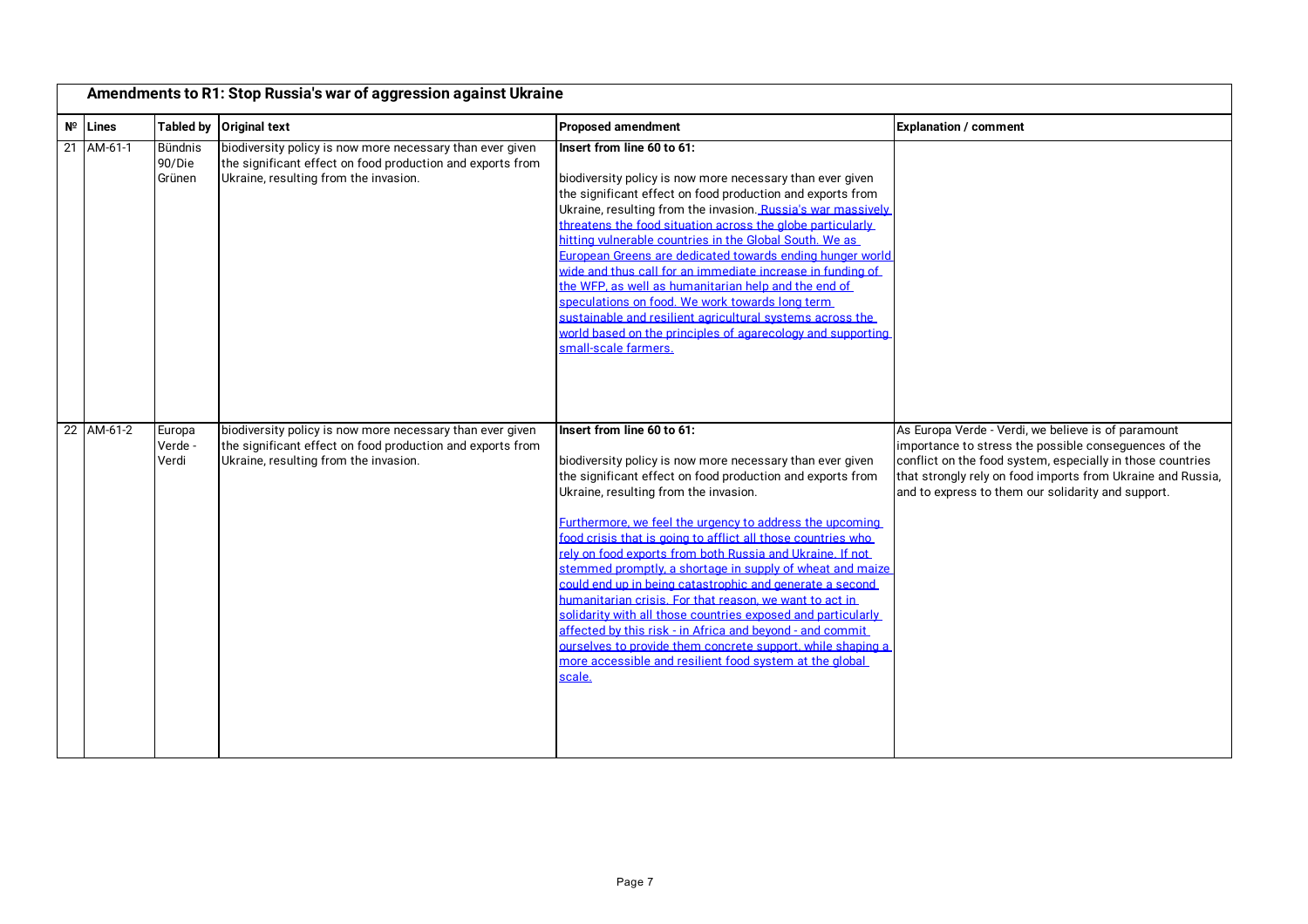| Amendments to R1: Stop Russia's war of aggression against Ukraine |                                                 |                                                                                                                                                                                                                                                                           |                                                                                                                                                                                                                                                                                                                   |                                                                                |  |
|-------------------------------------------------------------------|-------------------------------------------------|---------------------------------------------------------------------------------------------------------------------------------------------------------------------------------------------------------------------------------------------------------------------------|-------------------------------------------------------------------------------------------------------------------------------------------------------------------------------------------------------------------------------------------------------------------------------------------------------------------|--------------------------------------------------------------------------------|--|
| $N^{\circ}$ Lines                                                 |                                                 | Tabled by Original text                                                                                                                                                                                                                                                   | <b>Proposed amendment</b>                                                                                                                                                                                                                                                                                         | <b>Explanation / comment</b>                                                   |  |
| 23 AM-62-1                                                        | <b>EGP</b>                                      | As of today, 6.5 million Ukrainian residents have been<br>Committe internally displaced and more than 4 million have fled the<br>country<br>due to the war. The willingness of all European Member<br>States, but especially those bordering Ukraine, to shelter<br>those | From line 62 to 64:<br>As of today, 6.5an estimate of 8 million Ukrainian residents<br>have been internally displaced and more than<br>4<br>6.6<br>million have fled the country<br>due to the war. The willingness of all European Member<br>States, but especially those bordering Ukraine, to shelter<br>those | updating the numbers to the most recent figures                                |  |
| 24 AM-64-1                                                        | EGP<br>Committe                                 | more than 4 million have fled the country<br>due to the war. The willingness of all European Member<br>States, but especially those bordering Ukraine, to shelter<br>those in need has been unprecedented. As European Greens<br>we stand in solidarity with              | Insert from line 63 to 65:<br>more than 4 million have fled the country<br>due to the war. The willingness of all European Member<br>States, but especially those bordering Ukraine, and Moldova<br>to shelter those in need has been unprecedented. As<br>European Greens we stand in solidarity with            |                                                                                |  |
| 25 AM-68-1                                                        | Cyprus<br>Greens<br>Citizens<br>Cooperati<br>on | Therefore, we, the European Green Party, firmly condemn<br>all human rights violations and call for the following steps<br>as essential in reducing Russia's capability to continue its<br>aggression against Ukraine:                                                    | From line 67 to 69:<br>Therefore, we, the European Green Party, firmly condemn<br>all human rights violations and call for the following steps<br>as essential in reducing Russia's Putin's regime capability<br>to continue its aggression against Ukraine:                                                      |                                                                                |  |
| 26 AM-69-1                                                        | SMS<br>Zeleni<br>Evrope                         | violations and call for the following steps as essential in<br>reducing Russia's capability to continue its aggression<br>against Ukraine:                                                                                                                                | Insert from line 68 to 69:<br>violations and call for the following steps as essential in<br>reducing Russia's capability to continue its aggression<br>against Ukraine and call for help in rebuilding Ukraine:                                                                                                  | This correction is connected with the concrete text added in<br>a new point 9. |  |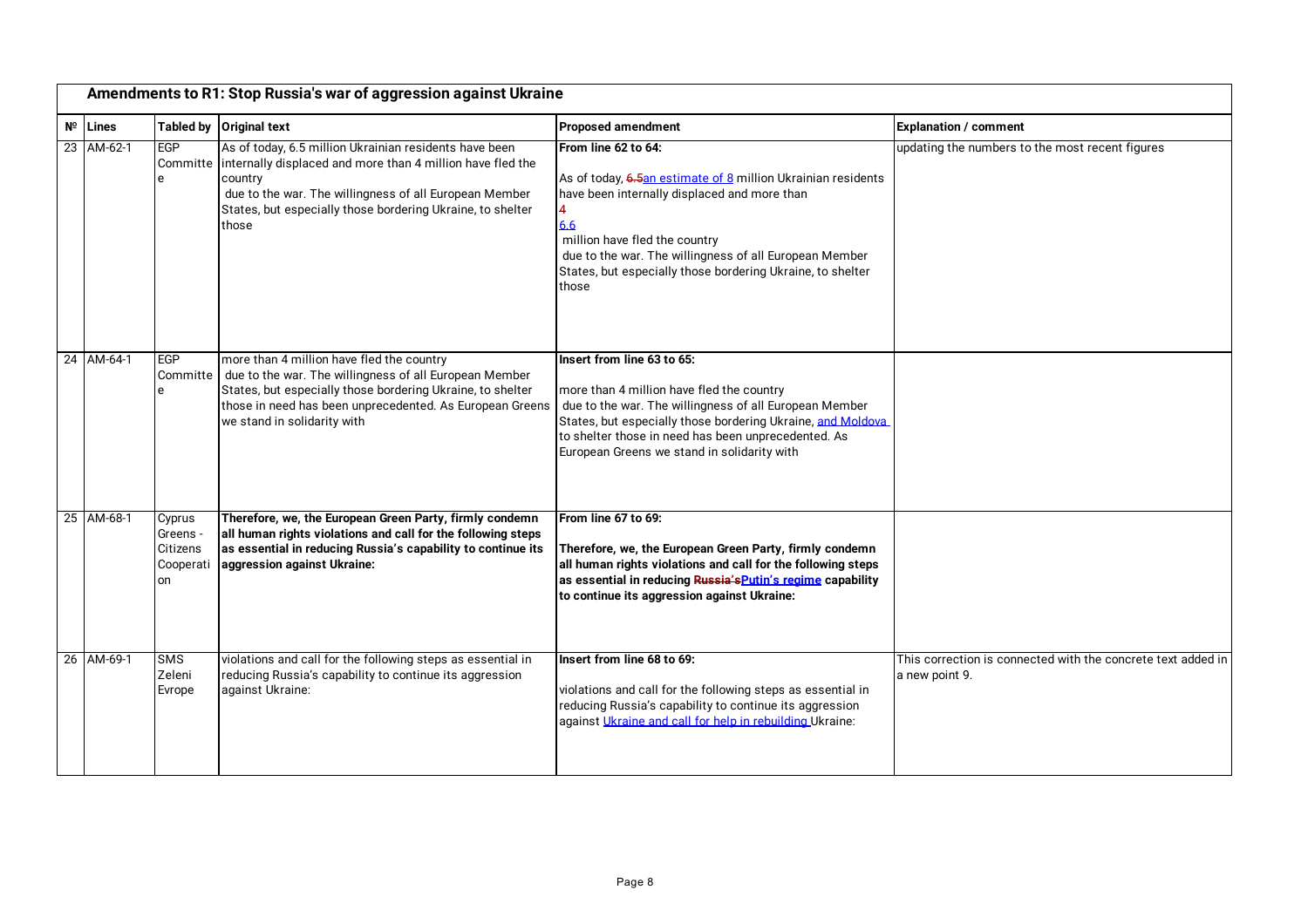| Amendments to R1: Stop Russia's war of aggression against Ukraine |                                    |                                                                                                                                                                                                                                     |                                                                                                                                                                                                                                                                                                                                                                     |                                                                                                                                                                                                                                                                                                                                                                           |
|-------------------------------------------------------------------|------------------------------------|-------------------------------------------------------------------------------------------------------------------------------------------------------------------------------------------------------------------------------------|---------------------------------------------------------------------------------------------------------------------------------------------------------------------------------------------------------------------------------------------------------------------------------------------------------------------------------------------------------------------|---------------------------------------------------------------------------------------------------------------------------------------------------------------------------------------------------------------------------------------------------------------------------------------------------------------------------------------------------------------------------|
| $N^{\circ}$ Lines                                                 |                                    | Tabled by Original text                                                                                                                                                                                                             | <b>Proposed amendment</b>                                                                                                                                                                                                                                                                                                                                           | <b>Explanation / comment</b>                                                                                                                                                                                                                                                                                                                                              |
| 27 AM-69-2                                                        | Partido<br>Ecologista<br>Os Verdes | capability to continue its aggression against Ukraine:                                                                                                                                                                              | Insert after line 69:<br>Peace must be the main goal.                                                                                                                                                                                                                                                                                                               | As pacifists Peace must be our first objective                                                                                                                                                                                                                                                                                                                            |
| 28 AM-69-3                                                        | Groen                              | capability to continue its aggression against Ukraine:                                                                                                                                                                              | Insert after line 69:<br>EU Member States should support bilateral and multilateral<br>initiatives to come to an immediate cease-fire, by using all<br>possible diplomatic and political means to promote<br>negotiations leading towards a peaceful solution of the<br>conflict                                                                                    | We want to stress the necessity to continue putting efforts<br>into looking for a peaceful solution.                                                                                                                                                                                                                                                                      |
| 29 AM-72-1                                                        | Groen                              | sanctions currently in place. As Putin's escalation<br>continues, targeted and hard-hitting sanctions must be<br>brought to bear immediately. While at the same time all<br>actors involved should continue to work on all possible | Insert from line 71 to 73:<br>sanctions currently in place. As Putin's escalation<br>continues, targeted and hard-hitting sanctions must be<br>brought to bear immediately. Sanctions should effect those<br>in power and have a minimal effect on the Russian people.<br>While at the same time all actors involved should continue<br>to work on all possible     | The goal of sanctions is to hit those in power that are<br>responsible for the war and the support of it. We should not<br>alienate the Russian people and minimize the suffering that<br>economic sanctions can have on the population.                                                                                                                                  |
| 30 AM-74-2                                                        | Eestimaa<br>Rohelised              | efficiency and saving. We call for an embargo on all imports<br>of fossil fuels from Russia as promptly as possible. At the<br>same time, the European Union must work towards a<br>common solidarity mechanism to address the      | From line 90 to 92:<br>efficiency and saving. We call for an embargo on all imports<br>of fossil fuels from Russia as promptly as-<br>possible immediately and establish the control on market to<br>ensure vital services in EU countries, if necessary. At the<br>same time, the European Union must work towards a<br>common solidarity mechanism to address the | We have to realize that effectively entire free Europe is in<br>war against Russia, although only Ukrainian troops fight in<br>battles. It is unthinkably destructive to supoort the enemy in<br>war, buying anything from it. Definitely, it is difficult to<br>manage without Russian gas and oil yet, thus extraordinary,<br>wartime economic measures may ber needed. |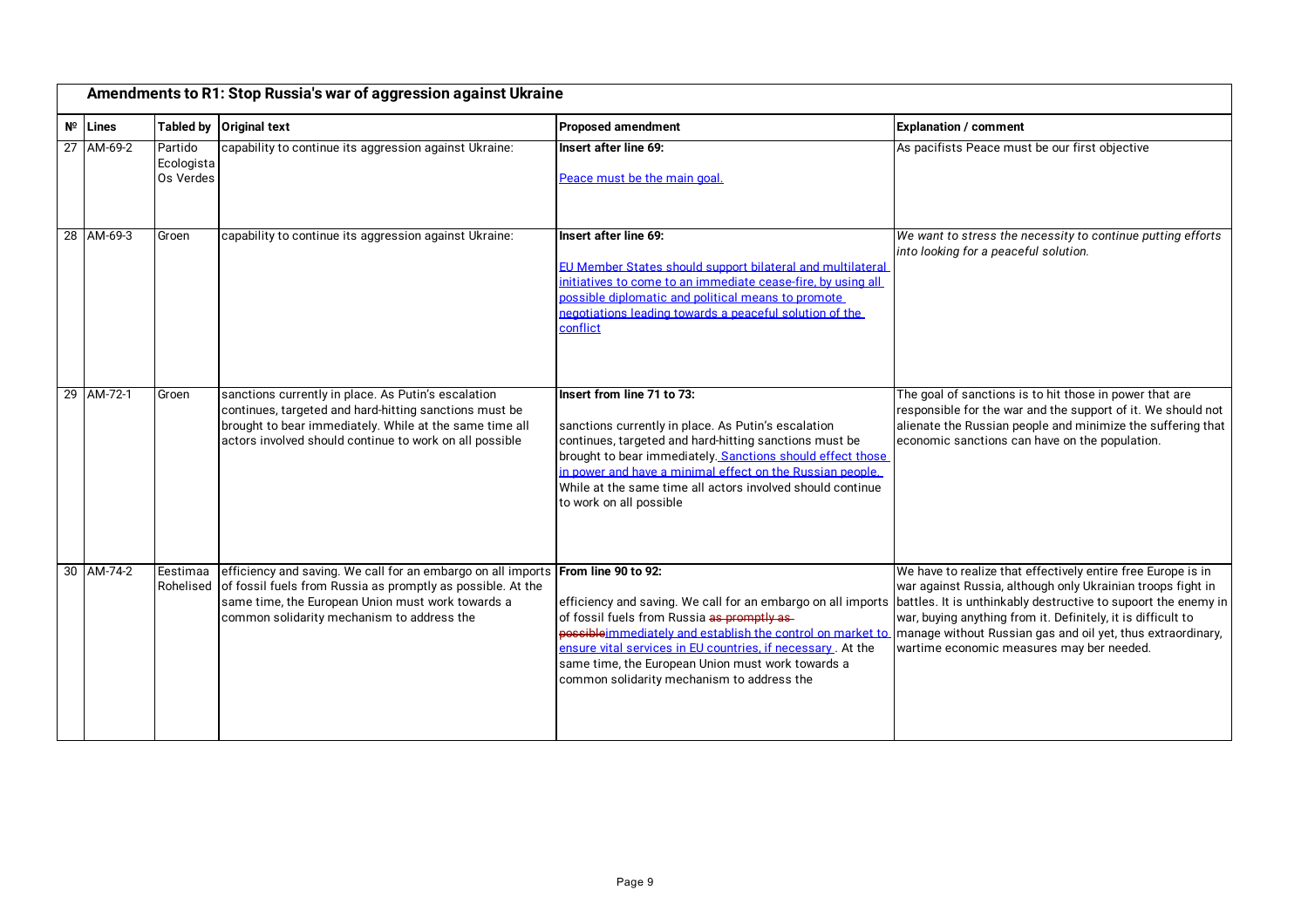|    | Amendments to R1: Stop Russia's war of aggression against Ukraine |                                    |                                                                                                                  |                                                                                                                                                                                                                                                                                                                        |                                                                                                                                                                                                                                                                                                                                                                                                                                                                                                                                                                                                                                                                                                                                                                                                                                                                                                                                                                                                                                                |  |
|----|-------------------------------------------------------------------|------------------------------------|------------------------------------------------------------------------------------------------------------------|------------------------------------------------------------------------------------------------------------------------------------------------------------------------------------------------------------------------------------------------------------------------------------------------------------------------|------------------------------------------------------------------------------------------------------------------------------------------------------------------------------------------------------------------------------------------------------------------------------------------------------------------------------------------------------------------------------------------------------------------------------------------------------------------------------------------------------------------------------------------------------------------------------------------------------------------------------------------------------------------------------------------------------------------------------------------------------------------------------------------------------------------------------------------------------------------------------------------------------------------------------------------------------------------------------------------------------------------------------------------------|--|
|    | $N^{\circ}$ Lines                                                 | <b>Tabled by</b>                   | <b>Original text</b>                                                                                             | <b>Proposed amendment</b>                                                                                                                                                                                                                                                                                              | <b>Explanation / comment</b>                                                                                                                                                                                                                                                                                                                                                                                                                                                                                                                                                                                                                                                                                                                                                                                                                                                                                                                                                                                                                   |  |
| 31 |                                                                   | <b>Bündnis</b><br>90/Die<br>Grünen | welcome refugees, while particular attention needs to be<br>given to marginalised, especially vulnerable groups. | Insert from line 97 to 98:<br>welcome refugees, while particular attention needs to be<br>given to marginalised, especially vulnerable groups. Women.<br>LGBTIO*. Romani. BPoCs and disabled people have a right to<br>get shelter without discrimination.                                                             |                                                                                                                                                                                                                                                                                                                                                                                                                                                                                                                                                                                                                                                                                                                                                                                                                                                                                                                                                                                                                                                |  |
|    | 32 AM-74-3                                                        | <b>SMS</b><br>Zeleni<br>Evrope     | bloggers and activists in Russia.                                                                                | Insert after line 109:<br>We especially call on those countries that have expressed<br>support for Ukraine and are at the same time exporters of<br>oil, gas, food and raw materials, which have risen in price<br>due to the Ukrainian crisis, to donate to Ukraine's post-war<br>reconstruction all surplus profits. | The Ukrainian crisis has led to a dramatic rise in the prices<br>of oil, gas and other energy sources, as well as food and<br>other raw materials. Among the exporters of these are also<br>many countries that support Ukraine. Regardless of the<br>support, one of the consequences of the Ukrainian crisis is<br>an increase in profits from the sale of energy, food and raw<br>materials, which will bring tens if not hundreds of billions of<br>euros to some countries. It would be immoral for these<br>countries to keep the profits of the war to themselves, as<br>this would be reminiscent of the profits of war. Therefore,<br>with this amendment, we want to achieve that the countries<br>that inadvertently earned at the expense of the Ukrainian<br>crisis use this earnings for the post-war reconstruction of<br>Ukraine. To be perfectly clear - this amendment does not<br>apply to the total profit from sales, but only to that part of<br>the additional profit resulting from the war-related rise in<br>prices. |  |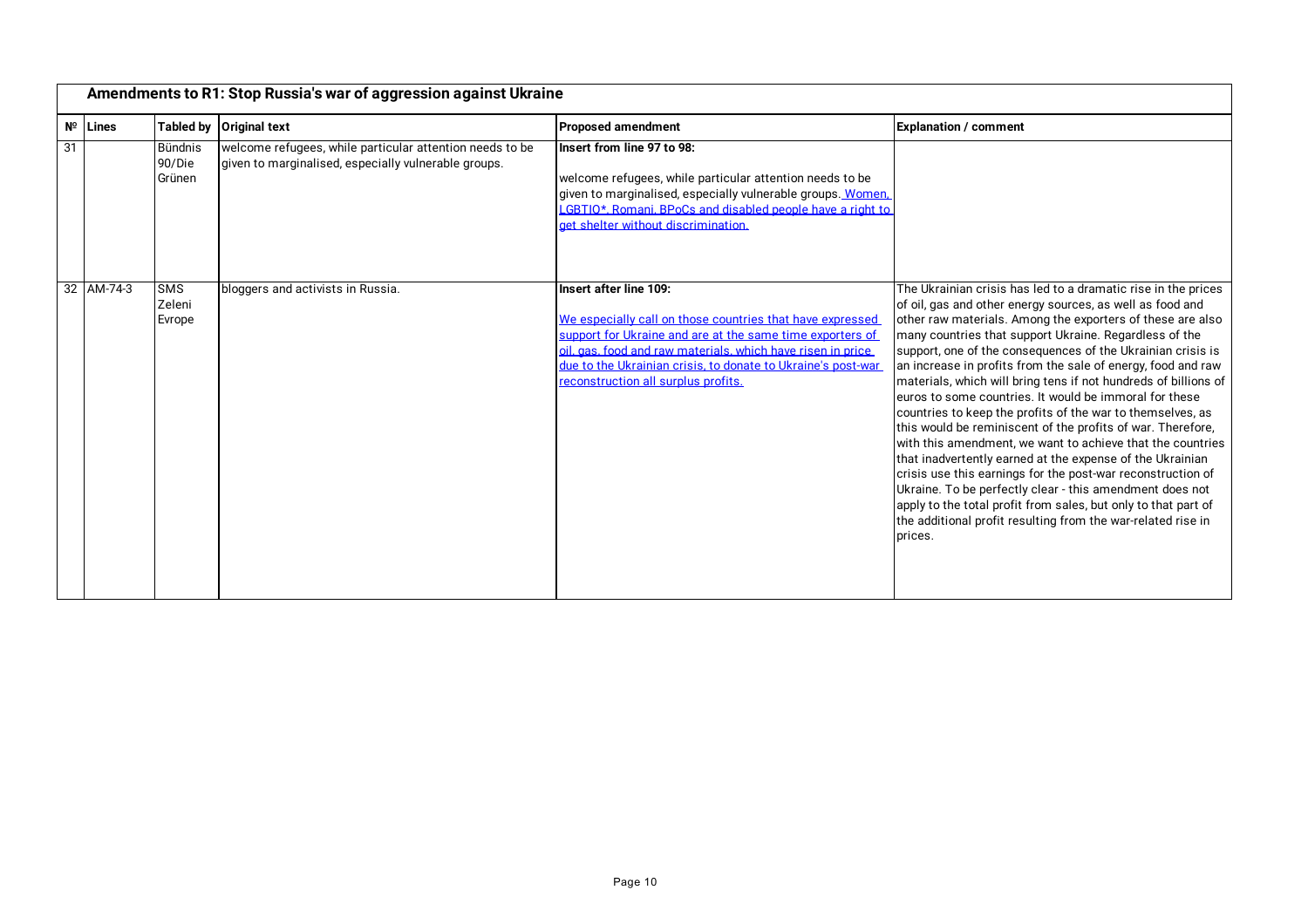| Amendments to R1: Stop Russia's war of aggression against Ukraine |                                   |                                                                                                                                                                                       |                                                                                                                                                                                                                                                                                                                                                                                                                                                                                                                                                                                                                                                                                 |                                                                                                          |  |
|-------------------------------------------------------------------|-----------------------------------|---------------------------------------------------------------------------------------------------------------------------------------------------------------------------------------|---------------------------------------------------------------------------------------------------------------------------------------------------------------------------------------------------------------------------------------------------------------------------------------------------------------------------------------------------------------------------------------------------------------------------------------------------------------------------------------------------------------------------------------------------------------------------------------------------------------------------------------------------------------------------------|----------------------------------------------------------------------------------------------------------|--|
| $N^{\circ}$ Lines                                                 |                                   | Tabled by Original text                                                                                                                                                               | <b>Proposed amendment</b>                                                                                                                                                                                                                                                                                                                                                                                                                                                                                                                                                                                                                                                       | <b>Explanation / comment</b>                                                                             |  |
| 33 AM-74-4                                                        | S                                 | GroenLink   bloggers and activists in Russia.                                                                                                                                         | Insert after line 109:<br>The European Union and its Member States must<br>counteract the food crisis in countries of the Global South<br>that are heavily dependent on agricultural produce from<br>Ukraine, given both the blocking of the export of cereals.<br>sunflower seed oil and other Ukrainian products through<br>Ukranian ports by Russia as the destruction of farmers'<br>fields, machinery and infrastructure. In addition to helping<br>Ukraine export its agricultural surplus by land, the EU must<br>reduce the consumption of cereals for feed that can also be<br>used as food. Reducing meat factory farming frees up<br>grains for the most vulnerable. | As European Greens, we have to be aware of the<br>consequences for food consumption in the Global South. |  |
| 34 AM-74-5                                                        |                                   | GroenLink   welcome refugees, while particular attention needs to be<br>given to marginalised, especially vulnerable groups.                                                          | Insert from line 97 to 98:<br>welcome refugees, while particular attention needs to be<br>given to marginalised, especially vulnerable groups.<br>including the economically disadvantaged, racial and ethnic<br>minorities, the uninsured, low-income children, the elderly.<br>the homeless. LGBTOIA+ persons, single mothers and those<br>with chronic health conditions.                                                                                                                                                                                                                                                                                                    |                                                                                                          |  |
| 35 AM-74-6                                                        | Grüne /<br>Les Verts<br>/ I Verdi | Continue to work together and support, financially and<br>otherwise, independent civil society, human rights<br>defenders, lawyers, journalists, bloggers and activists in<br>Russia. | From line 107 to 109:<br>Continue to work together and support, financially and<br>otherwise, independent civil society, human rights-<br>defenders, lawyers, journalists, bloggers and activists in-<br>Russia-Putin's cruel war against the Ukrainian people is also<br>triggering resistance in Russia. Despite severe repression.<br>Russian citizens are protesting against violence and<br>destruction in their sovereign neighbouring country.<br>Cooperation and support for human rights defenders.<br>lawvers, journalists, bloggers and anti-war activists in<br>Russia must continue.                                                                               |                                                                                                          |  |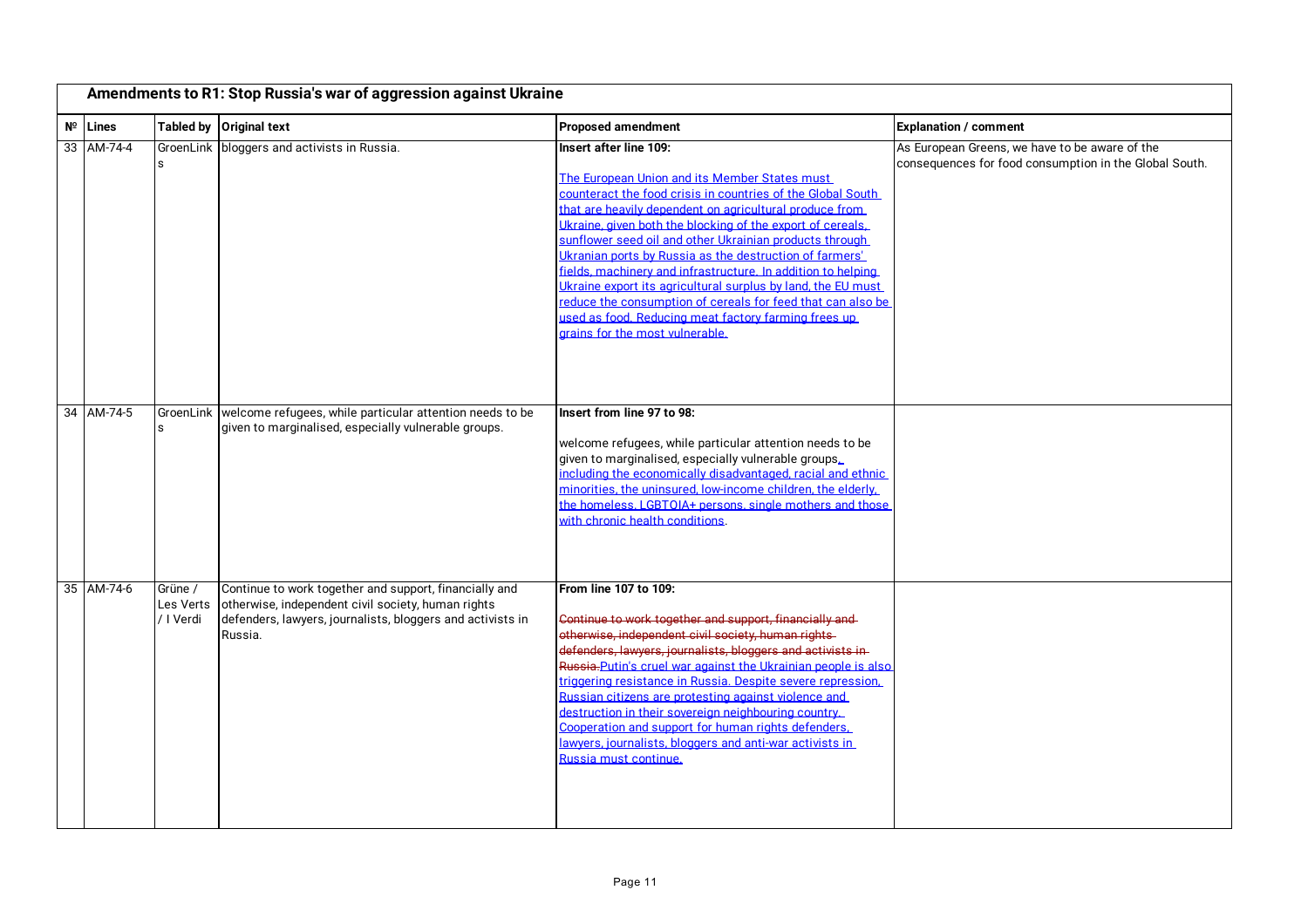|             |             |                                                   | Amendments to R1: Stop Russia's war of aggression against Ukraine                                                                                 |                                                                                                                                                                                                                                                                                                         |                                                                                                                                                                                                                                                                                                                                                                                                         |
|-------------|-------------|---------------------------------------------------|---------------------------------------------------------------------------------------------------------------------------------------------------|---------------------------------------------------------------------------------------------------------------------------------------------------------------------------------------------------------------------------------------------------------------------------------------------------------|---------------------------------------------------------------------------------------------------------------------------------------------------------------------------------------------------------------------------------------------------------------------------------------------------------------------------------------------------------------------------------------------------------|
| $N^{\circ}$ | Lines       |                                                   | Tabled by Original text                                                                                                                           | <b>Proposed amendment</b>                                                                                                                                                                                                                                                                               | <b>Explanation / comment</b>                                                                                                                                                                                                                                                                                                                                                                            |
|             | 36 AM-74-7  | <b>Bündnis</b><br>90/Die<br>Grünen                | welcome refugees, while particular attention needs to be<br>given to marginalised, especially vulnerable groups.                                  | Insert from line 97 to 98:<br>welcome refugees, while particular attention needs to be<br>given to marginalised, especially vulnerable groups. Women.<br>LGBTIO*. Romani. BPoCs and disabled people have a right to<br>get shelter without discrimination.                                              |                                                                                                                                                                                                                                                                                                                                                                                                         |
|             | 37 AM-74-8  | Cyprus<br>Greens -<br>Citizens<br>Cooperati<br>on | the same time all actors involved should continue to work<br>on all possible diplomatic efforts to end Russian aggression<br>as soon as possible. | From line 73 to 74:<br>the same time all actors involved should continue to work<br>on all possible diplomatic efforts to end Russian Putin's<br>regime aggression as soon as possible.                                                                                                                 |                                                                                                                                                                                                                                                                                                                                                                                                         |
|             | 38 AM-74-10 | Europe<br>Ecologie -<br>Les Verts                 | bloggers and activists in Russia.                                                                                                                 | Insert after line 109:<br>Combat disinformation and undue influence exercised by<br>the Kremlin across the EU by strengthening the<br>independence of iournalism, the appropriate regulation of<br>social media, and the transparency of political finance and<br>lobbving activities in Member States. | Over the years, propaganda and the complicity of some<br>European decision-makers helped to justify the Kremlin's<br>lauthoritarianism. which culminated in this brutal war. We<br>need to make our democracies more resilient to these<br>insidious attacks from authoritarian regimes.                                                                                                                |
|             | 39 AM-74-11 | Europe<br>Ecologie -<br>Les Verts                 | faceteddimensions. This surely involves the necessary<br>financial support for the reconstruction of Ukrainian<br>infrastructure and war damages. | Insert from line 85 to 86:<br>faceteddimensions. This surely involves the necessary<br>financial support for the reconstruction of Ukrainian<br>infrastructure and war damages, as well as for victim<br>assistance and environmental remediation.                                                      | It is necessary to help Ukraine to provide individuals<br>affected by war crimes with appropriate assistance, without<br>discrimination, including medical care, rehabilitation and<br>psychological support. Moreover, resources will be needed<br>to tackle the environmental impacts of war (i.e.<br>contamination of land and water, destruction of wildlife<br>refuges and protected areas, etc.). |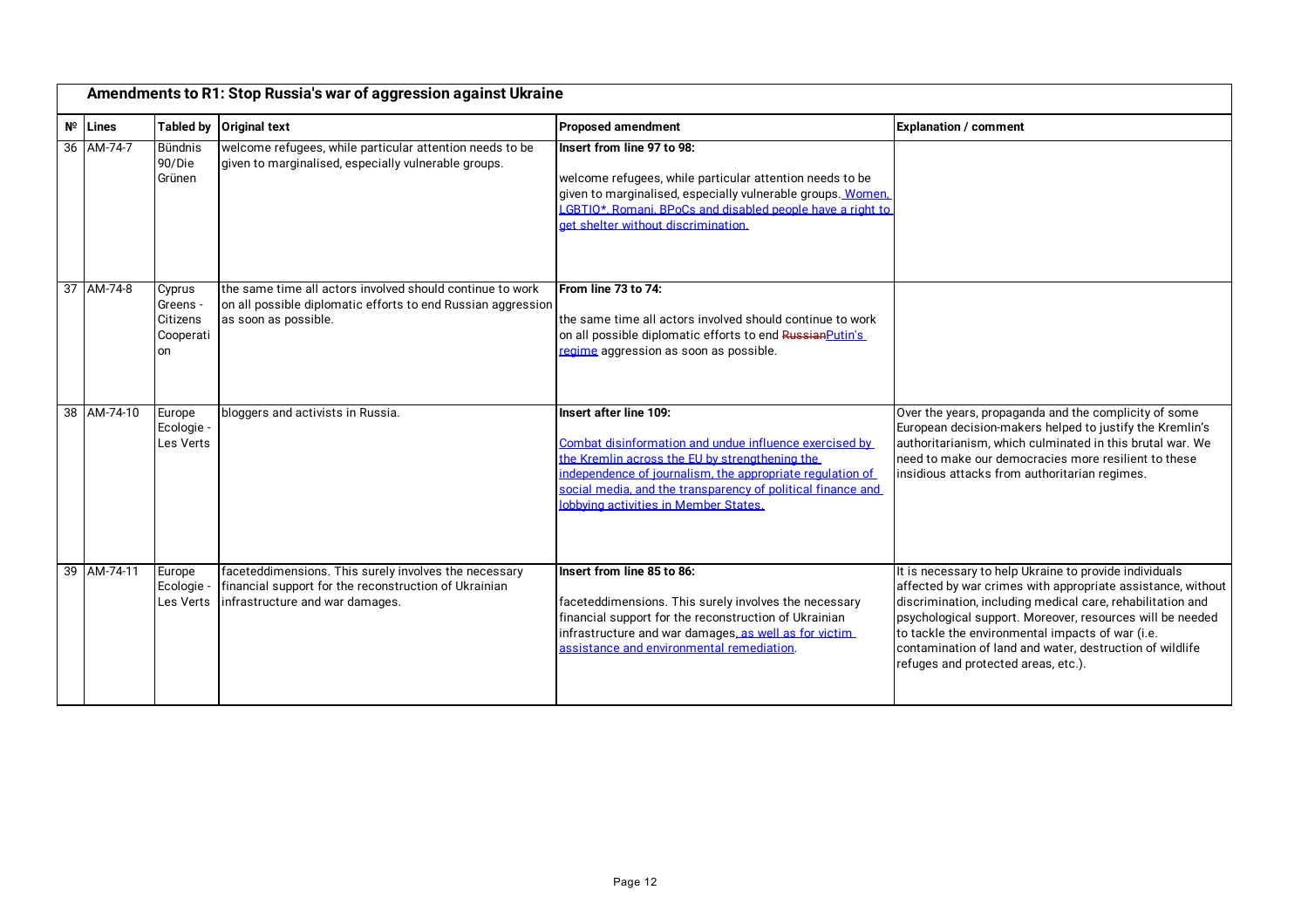| Amendments to R1: Stop Russia's war of aggression against Ukraine |       |                                                                                                                                                  |                                                                                                                                                                                                                                         |                              |
|-------------------------------------------------------------------|-------|--------------------------------------------------------------------------------------------------------------------------------------------------|-----------------------------------------------------------------------------------------------------------------------------------------------------------------------------------------------------------------------------------------|------------------------------|
| $N^{\circ}$ Lines                                                 |       | Tabled by Original text                                                                                                                          | <b>Proposed amendment</b>                                                                                                                                                                                                               | <b>Explanation / comment</b> |
| 40 AM-74-12                                                       | Groen | welcome refugees, while particular attention needs to be<br>given to marginalised, especially vulnerable groups.                                 | Insert from line 97 to 98:<br>welcome refugees, while particular attention needs to be<br>given to marginalised, especially vulnerable groups. We<br>expect from EU-countries to show the same hospitality<br>towards all war refugees. |                              |
| 41 AM-74-13                                                       | Groen | Continue to work together and support, financially and<br>otherwise, independent civil society, human rights<br>defenders, lawyers, journalists, | Insert from line 107 to 108:<br>Continue to work together and support, financially and<br>otherwise, among others, independent civil society, human<br>rights defenders, lawyers, journalists,                                          |                              |
| 42 AM-74-14                                                       | Groen | bloggers and activists in Russia.                                                                                                                | Insert after line 109:<br>The European Union and its Member States should take all<br>possible measures against Russian cyber attacks and the<br>spread of fake news.                                                                   |                              |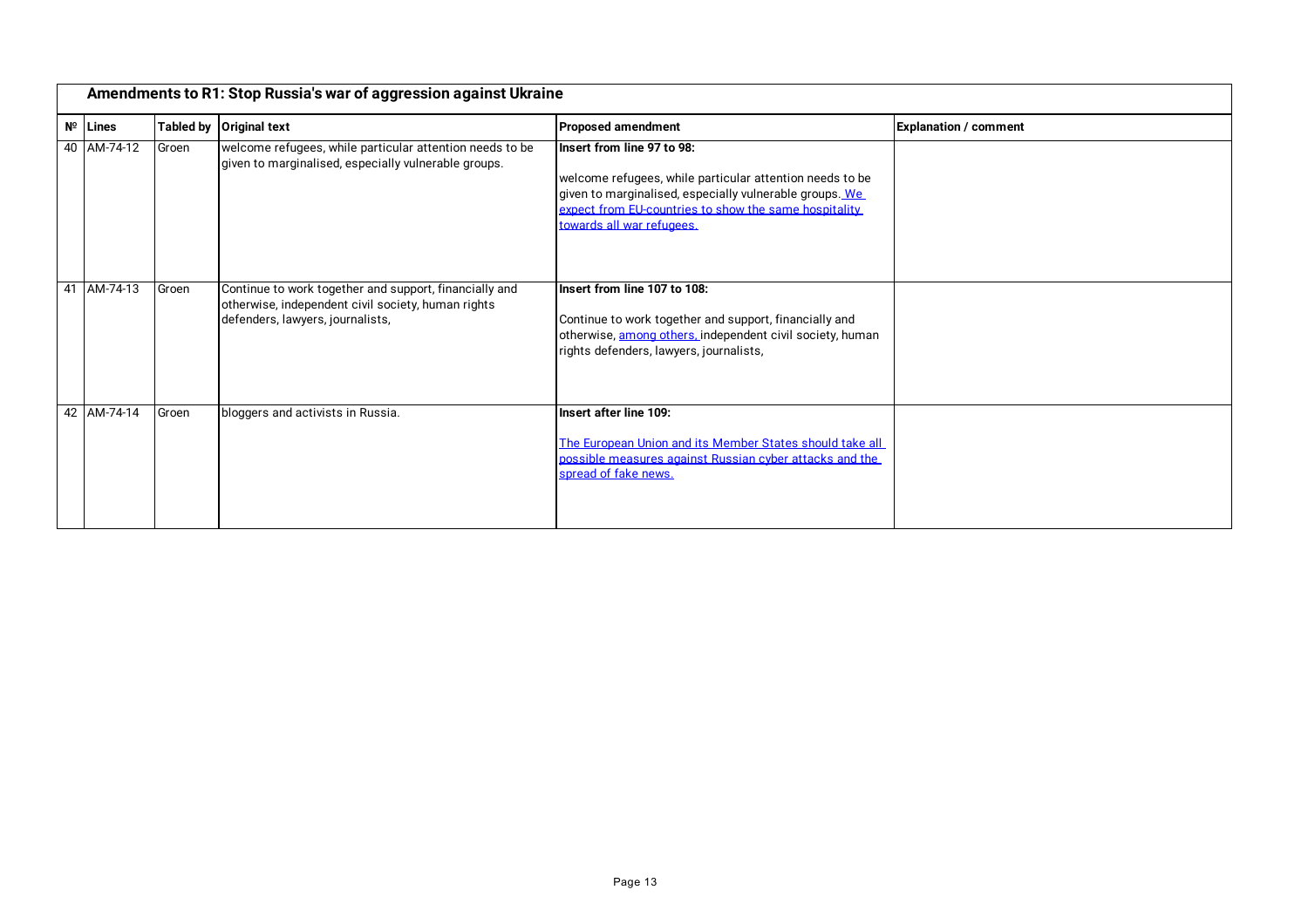| Amendments to R1: Stop Russia's war of aggression against Ukraine |                                                            |                                              |                                                                                                                                                                                                                                                                                                                                                                                                                                                                                                                                                                                                                                                                                                                                                                                                                                                                                                                                                                               |                                                                                                                                                                                                                                                                                                                                                                                                                                                                                                                     |  |
|-------------------------------------------------------------------|------------------------------------------------------------|----------------------------------------------|-------------------------------------------------------------------------------------------------------------------------------------------------------------------------------------------------------------------------------------------------------------------------------------------------------------------------------------------------------------------------------------------------------------------------------------------------------------------------------------------------------------------------------------------------------------------------------------------------------------------------------------------------------------------------------------------------------------------------------------------------------------------------------------------------------------------------------------------------------------------------------------------------------------------------------------------------------------------------------|---------------------------------------------------------------------------------------------------------------------------------------------------------------------------------------------------------------------------------------------------------------------------------------------------------------------------------------------------------------------------------------------------------------------------------------------------------------------------------------------------------------------|--|
| $N^{\circ}$ Lines                                                 | <b>Tabled by</b>                                           | <b>Original text</b>                         | <b>Proposed amendment</b>                                                                                                                                                                                                                                                                                                                                                                                                                                                                                                                                                                                                                                                                                                                                                                                                                                                                                                                                                     | <b>Explanation / comment</b>                                                                                                                                                                                                                                                                                                                                                                                                                                                                                        |  |
| 43 AM-74-15                                                       | Groen                                                      | bloggers and activists in Russia.            | Insert after line 109:<br>As greens we stand for the Common Security Principles: All<br>people have the right to human security: freedom from fear<br>and freedom from want.<br>Building trust between nations and peoples is fundamental<br>to peaceful and sustainable human existence.<br>There can be no common security without nuclear<br>disarmament, strong limitations on conventional weapons<br>and a halt to the buildup of military expenses.<br>Global and regional cooperation, multilateralism and the rule<br>of law are crucial to tackling many of the world's<br>challenges.<br>Dialogue, conflict prevention and confidence-building<br>measures must replace aggression and military force as a<br>means of resolving disputes.<br>Better regulation, international law and responsible<br>governance also need to be extended to cover new military<br>technologies, such as in the realms of cyberspace, outer<br>space and "artificial intelligence" | Based on the Common Security Principles by the Olof<br>Palme International Center, International Peace Bureau<br>(IPB) and the International Trade Union Confederation<br>(ITUC)                                                                                                                                                                                                                                                                                                                                    |  |
| 44 AM-74-16                                                       | 's<br>mtsvaneta<br>partia /<br>Georgian<br>Greens<br>Party | Sakartvelo bloggers and activists in Russia. | Insert after line 109:<br>Support Ukraine to be granted EU candidate status, Also<br>support Georgia and Moldova to be granted EU candidate<br>status.                                                                                                                                                                                                                                                                                                                                                                                                                                                                                                                                                                                                                                                                                                                                                                                                                        | In order for Europe's position on Ukraine to be clear, it needs<br>to be granted EU candidate status, as the Putin regime is<br>killing the Ukrainian people for making European choice.<br>Georgia and Moldova should also be granted EU candidate<br>status, as these countries are also under constant pressure<br>from Russia and face the threat of military aggression, EU<br>candidate status will be a message to Russia and<br>prevention of military aggression by Russia against Georgia<br>and Moldova. |  |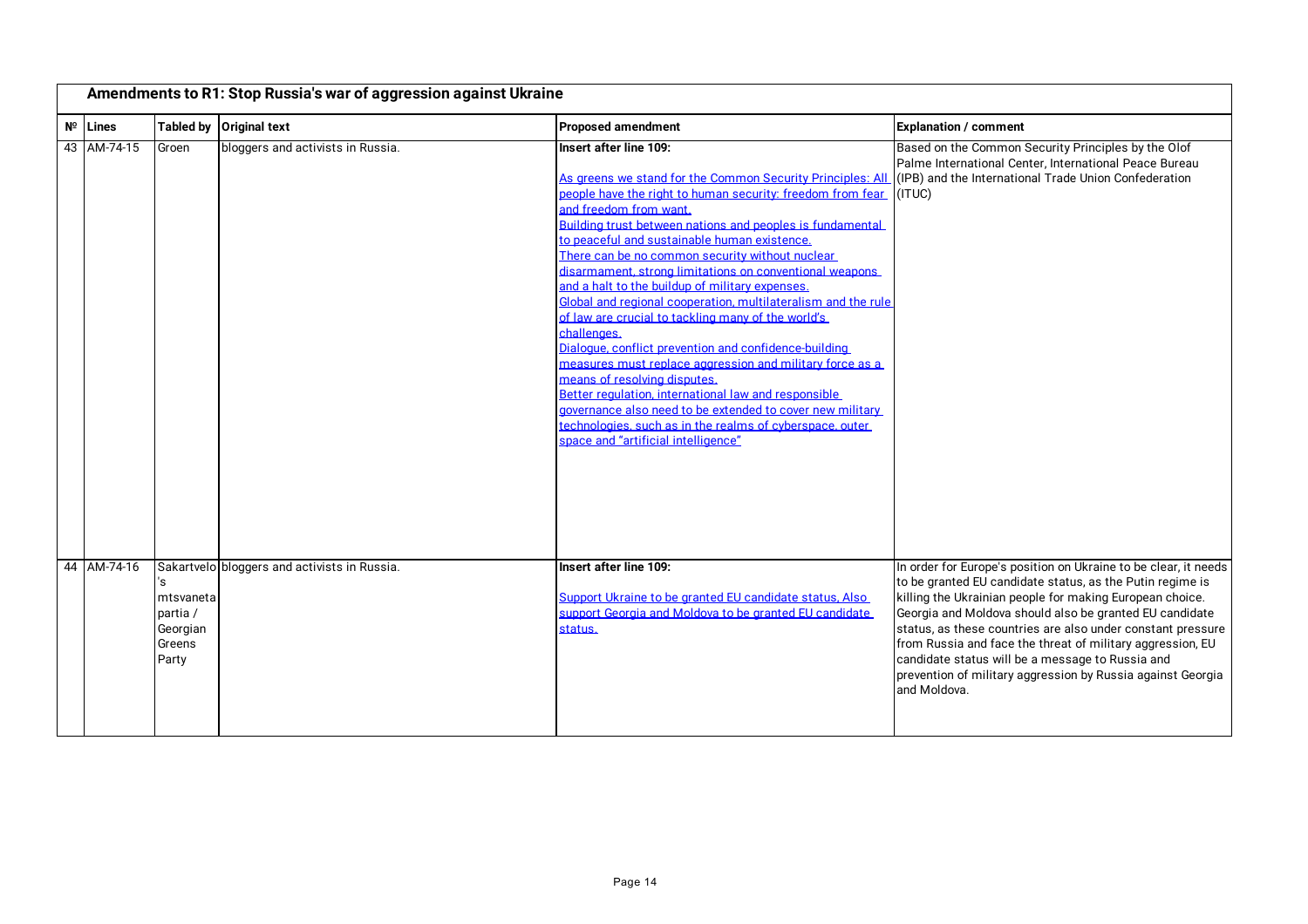| Amendments to R1: Stop Russia's war of aggression against Ukraine |                                                |                                                                                                                                                                                                                                                                         |                                                                                                                                                                                                                                                                                                                                                                                                                                                                                                                                                                                                                                                                                                                                                                                                                                                                                                                                                                                                                                                                                                                                                                                                                                                                                                                                                                                                                                                                                                                                                                                                                                |                              |
|-------------------------------------------------------------------|------------------------------------------------|-------------------------------------------------------------------------------------------------------------------------------------------------------------------------------------------------------------------------------------------------------------------------|--------------------------------------------------------------------------------------------------------------------------------------------------------------------------------------------------------------------------------------------------------------------------------------------------------------------------------------------------------------------------------------------------------------------------------------------------------------------------------------------------------------------------------------------------------------------------------------------------------------------------------------------------------------------------------------------------------------------------------------------------------------------------------------------------------------------------------------------------------------------------------------------------------------------------------------------------------------------------------------------------------------------------------------------------------------------------------------------------------------------------------------------------------------------------------------------------------------------------------------------------------------------------------------------------------------------------------------------------------------------------------------------------------------------------------------------------------------------------------------------------------------------------------------------------------------------------------------------------------------------------------|------------------------------|
| $N^{\circ}$ Lines                                                 |                                                | Tabled by Original text                                                                                                                                                                                                                                                 | <b>Proposed amendment</b>                                                                                                                                                                                                                                                                                                                                                                                                                                                                                                                                                                                                                                                                                                                                                                                                                                                                                                                                                                                                                                                                                                                                                                                                                                                                                                                                                                                                                                                                                                                                                                                                      | <b>Explanation / comment</b> |
| 45 AM-74-17                                                       | Oikologoi<br>Prasinoi /<br>Ecologist<br>Greens | welcome refugees, while particular attention needs to be<br>given to marginalised, especially vulnerable groups.<br>bring the perpetrators to justice.<br>independent civil society, human rights defenders, lawyers,<br>journalists, bloggers and activists in Russia. | Insert from line 97 to 98:<br>welcome refugees, while particular attention needs to be given to<br>marginalised, especially vulnerable groups, including children and the<br>elderly.<br>Every measure should be taken to ensure the well-being and<br>protection of all refugees and the prevention of incidents of human<br>trafficking, while if such incidents do happen they should be swiftly<br>prosecuted, with support provided to the victims.<br>Insert after line 102:<br>We do not lose sight of the core principle of political ecology that<br>disputes should be resolved through peaceful means, respecting<br>international law, including the sovereignty of states, established<br>borders, and the rights of groups and individuals. We call on the<br>United Nations and the Organization for Security and Cooperation in<br>Europe (OSCE) to redouble their efforts to bring about the end of<br>hostilities and the withdrawal of the invading forces. This is of<br>paramount importance first and foremost for the people of Ukraine<br>but it also has grave repercussions for the people of Russia, of other<br>neighbouring states and of those countries that rely on peaceful trade<br>relations with Ukraine and Russia, notably for their food and/or energy<br>security.<br>Insert from line 108 to 109:<br>independent civil society, human rights defenders, lawyers,<br>journalists, bloggers and activists in Russia.<br>We strongly support their struggle for a democratic Russia that would<br>rejoin Europe and the world as a power for peace and shared<br>sustainable prosperity. |                              |
| 46 AM-74-18                                                       | Partidul<br>Verde<br>Ecologist,<br>Moldova     | independent civil society, human rights defenders, lawyers,<br>journalists, bloggers and activists in Russia.                                                                                                                                                           | Insert from line 108 to 109:<br>independent civil society, human rights defenders, lawyers,<br>journalists, bloggers and activists in Russia and Belarus.                                                                                                                                                                                                                                                                                                                                                                                                                                                                                                                                                                                                                                                                                                                                                                                                                                                                                                                                                                                                                                                                                                                                                                                                                                                                                                                                                                                                                                                                      |                              |